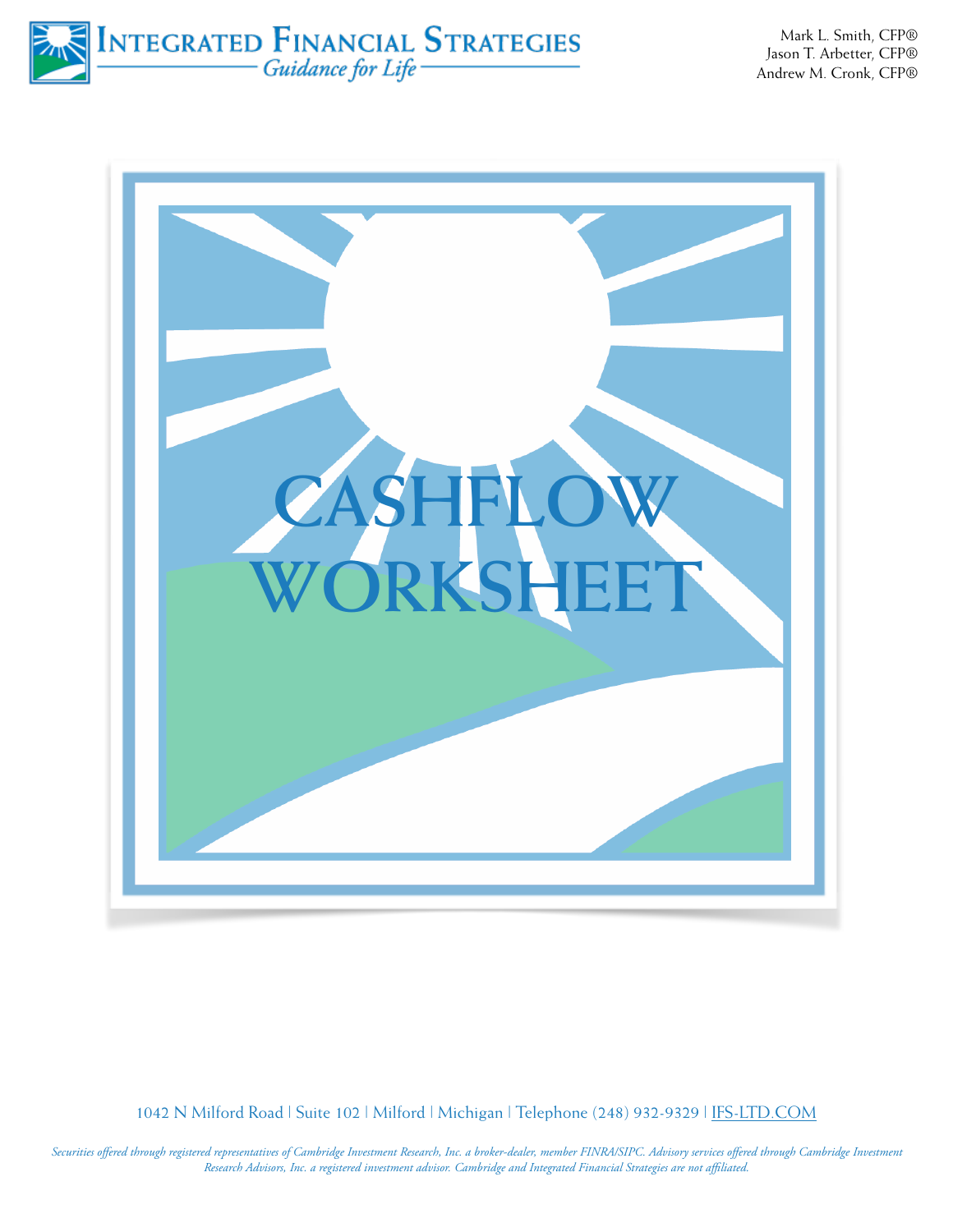

## INTEGRATED FINANCIAL STRATEGIES

|                               |                                        | <b>JANUARY</b> | <b>FEBRUARY</b> | <b>MARCH</b> | <b>APRIL</b> | <b>MAY</b> |
|-------------------------------|----------------------------------------|----------------|-----------------|--------------|--------------|------------|
| Food                          | Groceries                              |                |                 |              |              |            |
|                               | Meals Away From Home                   |                |                 |              |              |            |
|                               |                                        |                |                 |              |              |            |
| Housing                       | Mortgage or Rent                       |                |                 |              |              |            |
|                               | Taxes, Property                        |                |                 |              |              |            |
|                               | Insurance - Home                       |                |                 |              |              |            |
|                               | Utilities, water, gas, electricity     |                |                 |              |              |            |
|                               | Telephone                              |                |                 |              |              |            |
|                               | Maintenance & Repairs                  |                |                 |              |              |            |
|                               | Household Supplies                     |                |                 |              |              |            |
|                               | Miscellaneous including furnishings    |                |                 |              |              |            |
|                               |                                        |                |                 |              |              |            |
| Wardrobe                      | Clothing                               |                |                 |              |              |            |
|                               | Cleaning                               |                |                 |              |              |            |
|                               |                                        |                |                 |              |              |            |
| Transportation                | Car Payment                            |                |                 |              |              |            |
|                               | Car Insurance                          |                |                 |              |              |            |
|                               | Car Expense - gas                      |                |                 |              |              |            |
|                               | License, Parking, Fares                |                |                 |              |              |            |
|                               | Car Repairs, Tires                     |                |                 |              |              |            |
|                               |                                        |                |                 |              |              |            |
| <b>Personal Expense</b>       | Beauty - Barber                        |                |                 |              |              |            |
|                               | Drug Sundries                          |                |                 |              |              |            |
|                               | Allowance                              |                |                 |              |              |            |
|                               | Life Insurance                         |                |                 |              |              |            |
|                               |                                        |                |                 |              |              |            |
| <b>Education</b> , Recreation | Tuition, school supplies               |                |                 |              |              |            |
|                               | Lessons or classes                     |                |                 |              |              |            |
|                               | Sports events, theatre, etc.           |                |                 |              |              |            |
|                               | Subscriptions                          |                |                 |              |              |            |
|                               | Hobbies                                |                |                 |              |              |            |
|                               | Vacations                              |                |                 |              |              |            |
|                               |                                        |                |                 |              |              |            |
| <b>Tax Deductible</b>         | Medical - Hospital - Prescriptions     |                |                 |              |              |            |
| <b>Expenses</b>               | Health Insurance                       |                |                 |              |              |            |
|                               | Taxes - Federal, State, Local          |                |                 |              |              |            |
|                               | Taxes - Social Security                |                |                 |              |              |            |
|                               | Contributions                          |                |                 |              |              |            |
|                               | Child Care                             |                |                 |              |              |            |
|                               |                                        |                |                 |              |              |            |
|                               | Dues - Union, Club<br>Other Deductions |                |                 |              |              |            |
|                               |                                        |                |                 |              |              |            |
|                               |                                        |                |                 |              |              |            |
| Savings & Investments         |                                        |                |                 |              |              |            |
|                               |                                        |                |                 |              |              |            |
|                               |                                        |                |                 |              |              |            |
| Other Misc. Expenses          | Gifts                                  |                |                 |              |              |            |
|                               |                                        |                |                 |              |              |            |
|                               |                                        |                |                 |              |              |            |
|                               |                                        |                |                 |              |              |            |
|                               | <b>MONTHLY TOTALS:</b>                 |                |                 |              |              |            |

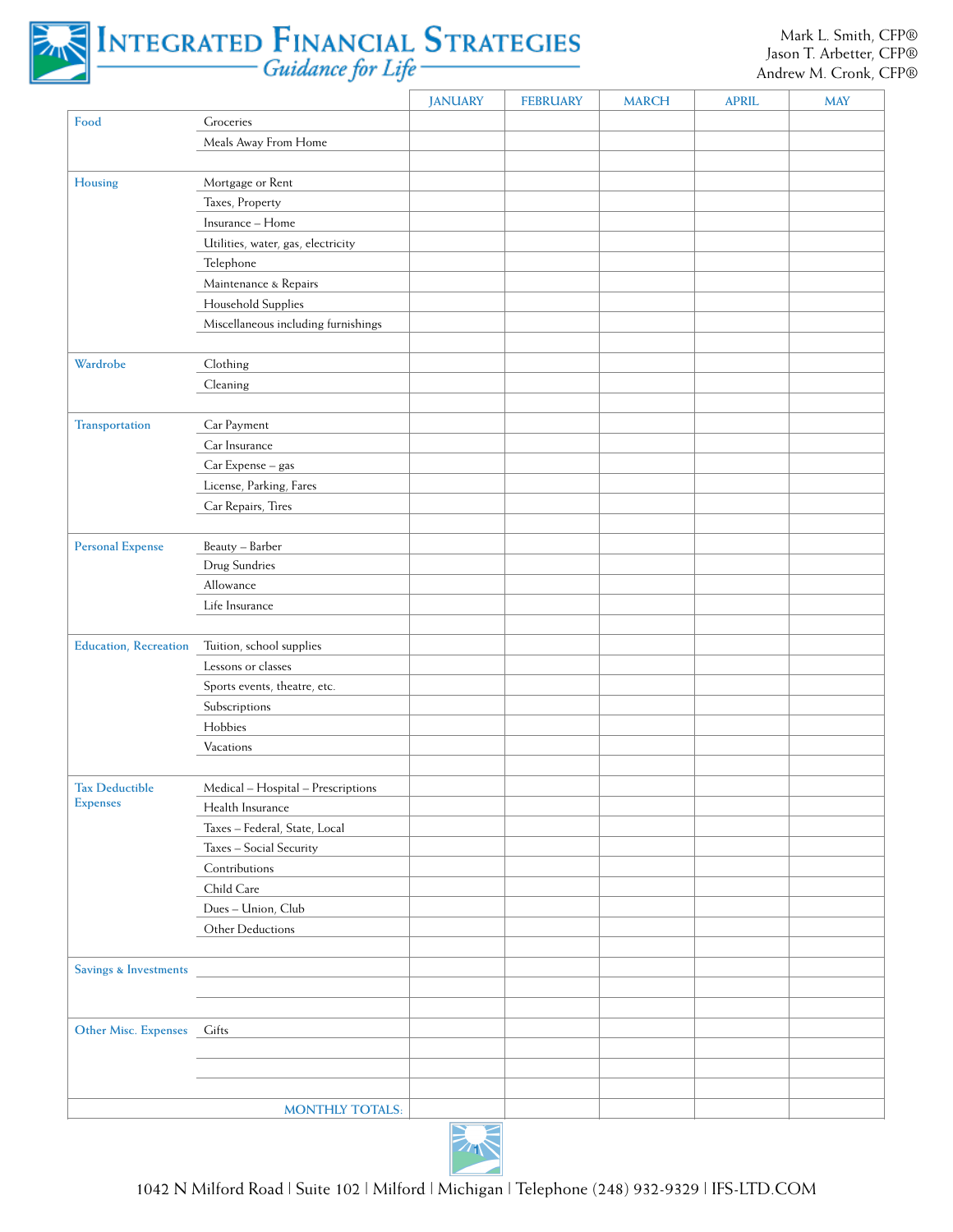

|                                     | <b>JUNE</b> | <b>JULY</b> | <b>AUGUST</b> | <b>SEPTEMBER</b> | <b>OCTOBER</b> | <b>NOVEMBER</b> | <b>DECEMBER</b> |
|-------------------------------------|-------------|-------------|---------------|------------------|----------------|-----------------|-----------------|
| Groceries                           |             |             |               |                  |                |                 |                 |
| Meals Away From Home                |             |             |               |                  |                |                 |                 |
|                                     |             |             |               |                  |                |                 |                 |
| Mortgage or Rent                    |             |             |               |                  |                |                 |                 |
| Taxes, Property                     |             |             |               |                  |                |                 |                 |
| Insurance - Home                    |             |             |               |                  |                |                 |                 |
| Utilities, water, gas, electricity  |             |             |               |                  |                |                 |                 |
| Telephone                           |             |             |               |                  |                |                 |                 |
| Maintenance & Repairs               |             |             |               |                  |                |                 |                 |
| Household Supplies                  |             |             |               |                  |                |                 |                 |
| Miscellaneous including furnishings |             |             |               |                  |                |                 |                 |
|                                     |             |             |               |                  |                |                 |                 |
| Clothing                            |             |             |               |                  |                |                 |                 |
| Cleaning                            |             |             |               |                  |                |                 |                 |
|                                     |             |             |               |                  |                |                 |                 |
| Car Payment                         |             |             |               |                  |                |                 |                 |
| Car Insurance                       |             |             |               |                  |                |                 |                 |
| Car Expense - gas                   |             |             |               |                  |                |                 |                 |
| License, Parking, Fares             |             |             |               |                  |                |                 |                 |
| Car Repairs, Tires                  |             |             |               |                  |                |                 |                 |
|                                     |             |             |               |                  |                |                 |                 |
| Beauty - Barber                     |             |             |               |                  |                |                 |                 |
| Drug Sundries                       |             |             |               |                  |                |                 |                 |
| Allowance                           |             |             |               |                  |                |                 |                 |
| Life Insurance                      |             |             |               |                  |                |                 |                 |
|                                     |             |             |               |                  |                |                 |                 |
| Tuition, school supplies            |             |             |               |                  |                |                 |                 |
| Lessons or classes                  |             |             |               |                  |                |                 |                 |
| Sports events, theatre, etc.        |             |             |               |                  |                |                 |                 |
| Subscriptions                       |             |             |               |                  |                |                 |                 |
| Hobbies                             |             |             |               |                  |                |                 |                 |
| Vacations                           |             |             |               |                  |                |                 |                 |
|                                     |             |             |               |                  |                |                 |                 |
| Medical - Hospital - Prescriptions  |             |             |               |                  |                |                 |                 |
| Health Insurance                    |             |             |               |                  |                |                 |                 |
| Taxes - Federal, State, Local       |             |             |               |                  |                |                 |                 |
| Taxes - Social Security             |             |             |               |                  |                |                 |                 |
| Contributions                       |             |             |               |                  |                |                 |                 |
| Child Care                          |             |             |               |                  |                |                 |                 |
| Dues - Union, Club                  |             |             |               |                  |                |                 |                 |
| Other Deductions                    |             |             |               |                  |                |                 |                 |
|                                     |             |             |               |                  |                |                 |                 |
|                                     |             |             |               |                  |                |                 |                 |
|                                     |             |             |               |                  |                |                 |                 |
|                                     |             |             |               |                  |                |                 |                 |
| Gifts                               |             |             |               |                  |                |                 |                 |
|                                     |             |             |               |                  |                |                 |                 |
|                                     |             |             |               |                  |                |                 |                 |
|                                     |             |             |               |                  |                |                 |                 |
| <b>MONTHLY TOTALS:</b>              |             |             |               |                  |                |                 |                 |